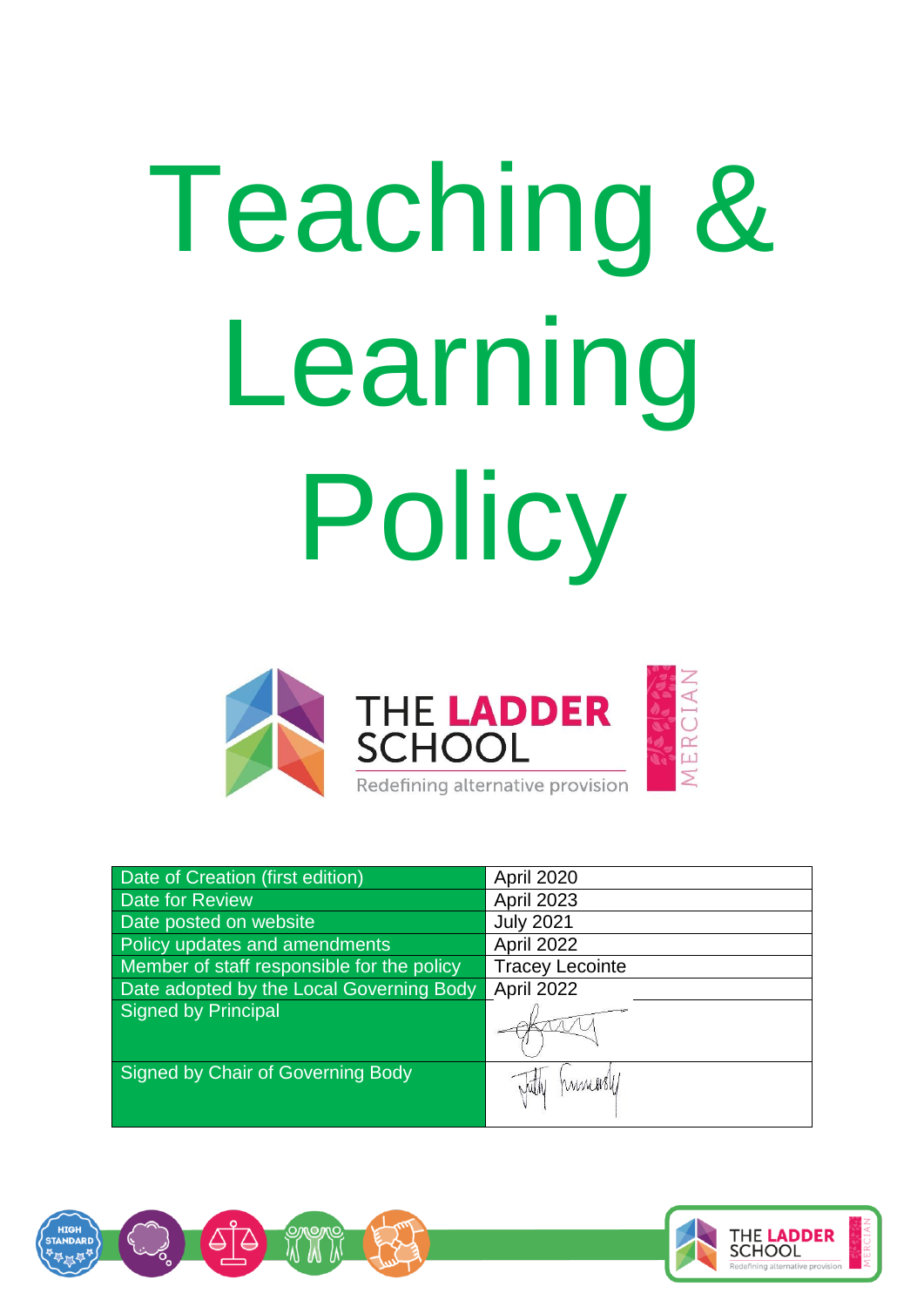#### **Version Control**

| Version | <b>Author</b> | <b>Date</b> | <b>Changes Made</b>         |
|---------|---------------|-------------|-----------------------------|
| 1.0     |               | April 2020  | <b>First Edition</b>        |
| 1.1     |               | May 2021    | Formatting                  |
| 1.2     |               | April 2022  | Amend paragraph 6.9 and 7.8 |
|         |               |             | <b>Further formatting</b>   |

#### **Mission Statement**

The Ladder School is a safe, well ordered and caring environment for learning. It delivers high quality education to all its students and supports them to develop their individual potential for growth, self-worth and self-control.

High quality outstanding teaching, and clear and consistent guidance and support facilitates students in succeeding in education. Our broad and balanced academic and vocational curriculum will provide students with access to a broad range of accredited qualifications as well as educational and social experiences, which will address their learning and emotional needs. Our purpose is to support every student to develop their true potential, make positive contributions to their families and find fulfilment in employment.

# **Values**

- 1. Alternative Provision doesn't mean a dumping ground…it's mainstream with the reasonable adjustments to succeed
- 2. High standards and high expectations are incredibly important and are the corner stones to a successful school
- 3. The Ladder School should become the go-to place for educators from across the country to see best practice
- 4. Good simply isn't good enough
- 5. Learning is about a journey and there is more than one way to get to the destination
- 6. Qualifications, manners, respect and opportunity should be the foundations for students that need a second chance.

# **School Ethos**

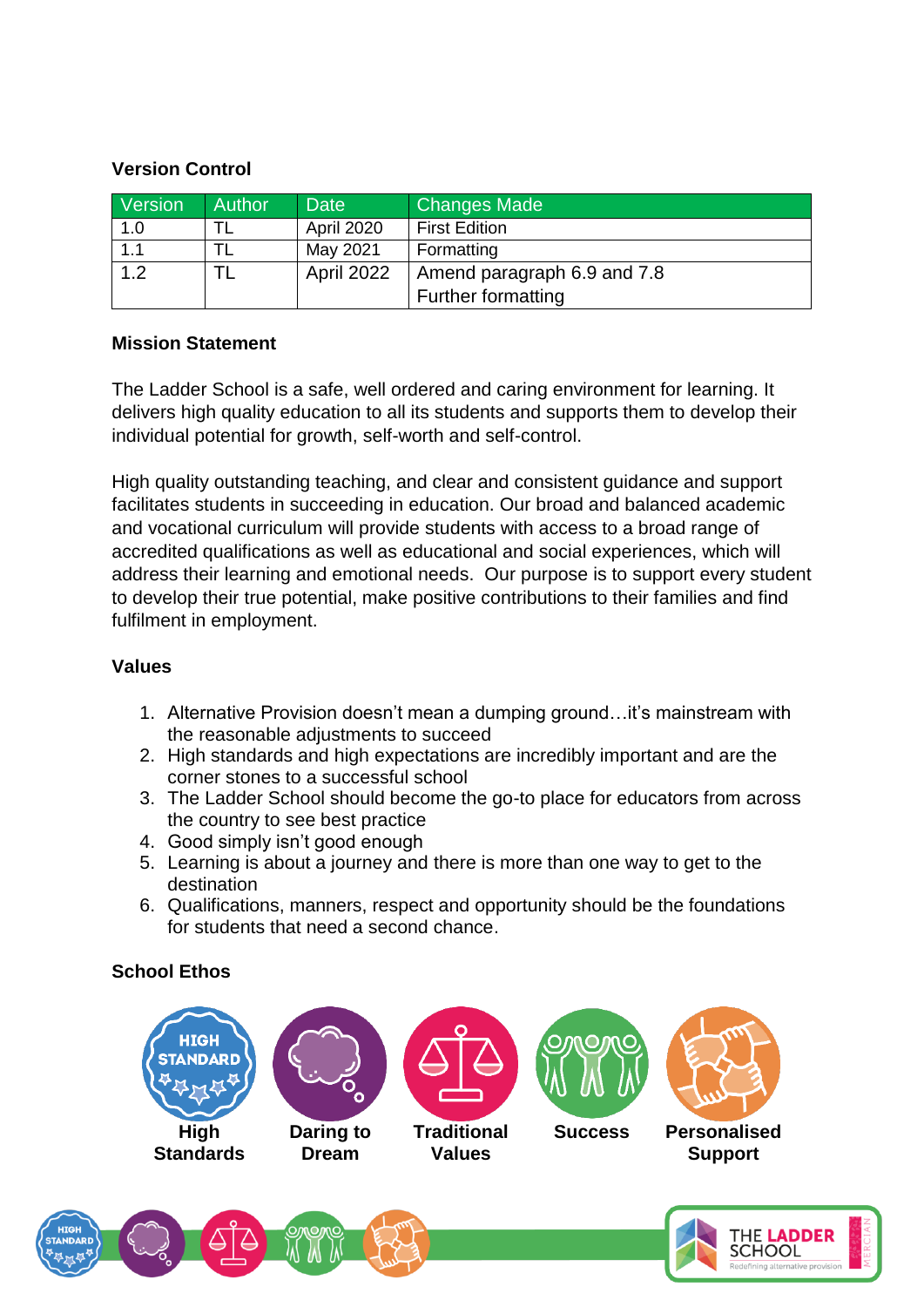High standards – students are pushed to achieve beyond their potential, and staff work to ensure everything that we do is better than people expect.

Daring to Dream – students at The Ladder School may have been in an educational setting where they lacked aspiration to be successful, at The Ladder School we challenge students to reach their potential and go on to further education and employment.

Traditional Values – some things often get forgotten in education, at The Ladder School we pride ourselves on mutual respect, good manners, making a positive contribution, supporting one another and an orderly, litter free environment.

Success – can come in many virtues, at The Ladder School we celebrate the small steps every day and tell students when they are doing well. We ensure that students can have a successful future.

Personalised Support - all students at The Ladder School have a Learning Coach who guides them, sets them bespoke targets and supports them in making social and academic progress.

# **Statement of Purpose**

This policy will outline how The Ladder School will manage behaviour throughout the school to ensure we provide a safe, caring and orderly learning environment for staff, students and visitors. The Ladder School prides itself on our ability to deal with students that may have found mainstream education difficult, but in turn we will not settle for second best. We expect all of our staff, students and visitors to adhere to the guidelines set out in this policy, without question.

The Ladder School expects;

- Students, staff and visitors to behave respectfully always;
- There is a focus on positivity throughout the school;
- That the school is safe, calm and orderly:
- Students become self-managers of their own behaviour and in turn support their peers on how to behave correctly;
- Staff to find resolutions and solutions to negative behaviour in school.

#### **Positive Behaviour**

It is clear from extensive research into supporting behaviour management in schools, that the best strategies are the ones that focus on positivity. This should not be confused with a 'soft' approach when dealing with student behaviour. We aim to offer preventative strategies that reduce the need to challenge poor behaviour as they allow students to conform to a positive school culture. We encourage selfmanagement, self-respect, responsibility and co-operation.

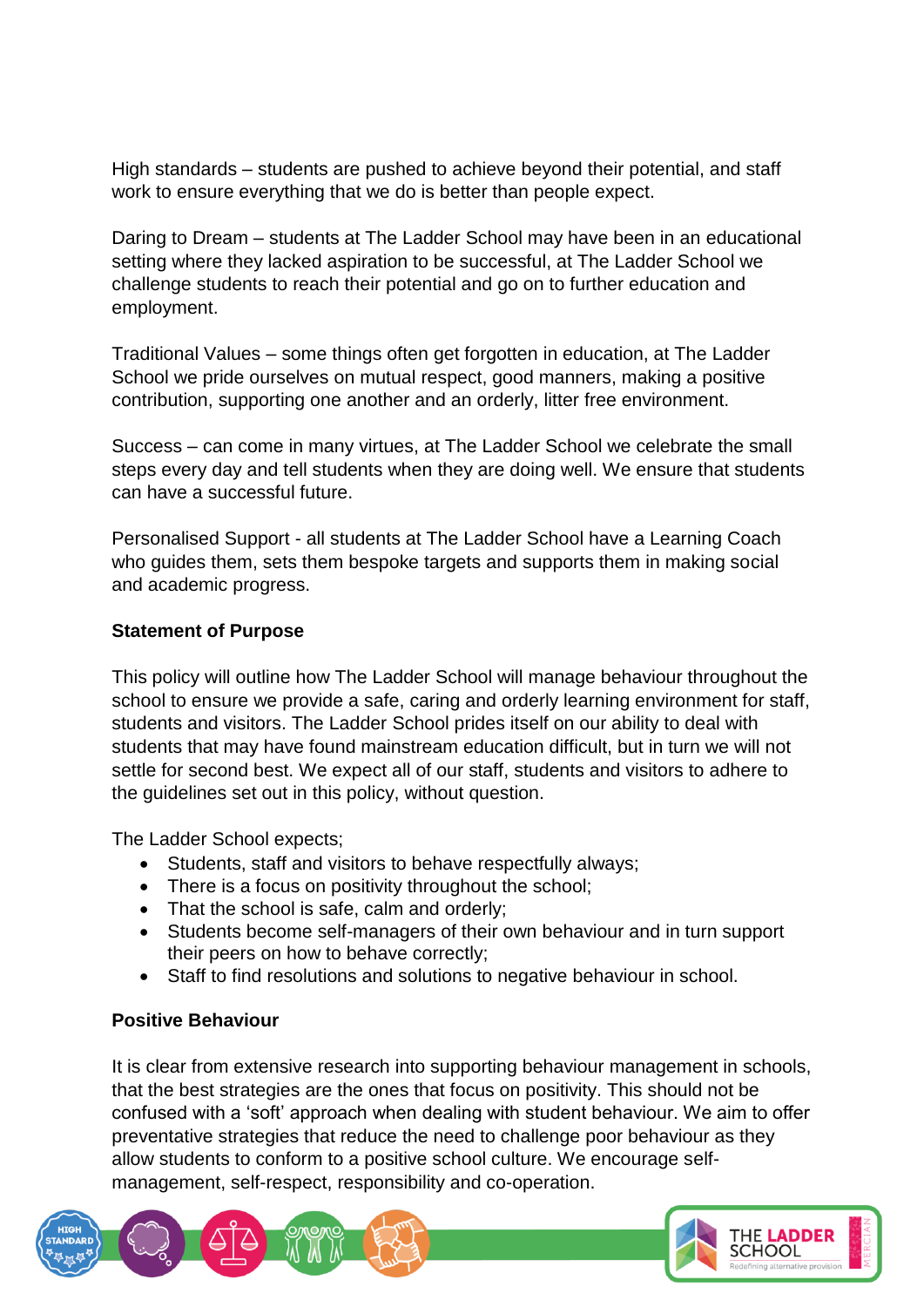We want our students to feel they are part of The Ladder School family and whilst families sometimes fall out they have a bond that unites them. We want students, staff and visitors to feel welcome at our school and see that our positivity is embedded into everything that we do. Praise and acknowledgement are a key foundation that will be evident throughout the school.

Students learn best when they are in a safe, secure and positive environment, it is important that they buy into this concept, so they can be effective learners. The Ladder School wants to develop young people into positive members of society.

# **Student Expectations**

To ensure that students leave The Ladder School as well-rounded individuals that can contribute positively to society we expect;

| <b>High Standards</b>                 | Wear uniform correctly in accordance with the school<br>$\bullet$<br>dress code<br>Use appropriate language and do not swear<br>$\bullet$<br>Keep hands, feet, objects and personal comments to<br>yourself<br>Look after the school, building, displays and equipment |
|---------------------------------------|------------------------------------------------------------------------------------------------------------------------------------------------------------------------------------------------------------------------------------------------------------------------|
| <b>Daring to Dream</b>                | Always try your best in everything that you do<br>$\bullet$<br>Want to work towards your next destination in your<br>$\bullet$<br>education<br>Be prepared to show others how great we are                                                                             |
| <b>Traditional</b><br><b>Values</b>   | Arrive on time to school and all lessons throughout the day<br>Hand in any mobile phones/contraband at the beginning of<br>$\bullet$<br>the day without question<br>Eat and drink in designated areas and clean up after<br>$\bullet$<br>yourself                      |
| <b>Success</b>                        | Aim for 100% attendance<br>$\bullet$<br>Listen to others and in turn be listened to<br>Be safe and all follow instructions                                                                                                                                             |
| <b>Personalised</b><br><b>Support</b> | Ask for help if/when you need it<br>Remain in school for the whole day and be prepared to<br>$\bullet$<br>stay to rectify any mistakes you have made                                                                                                                   |



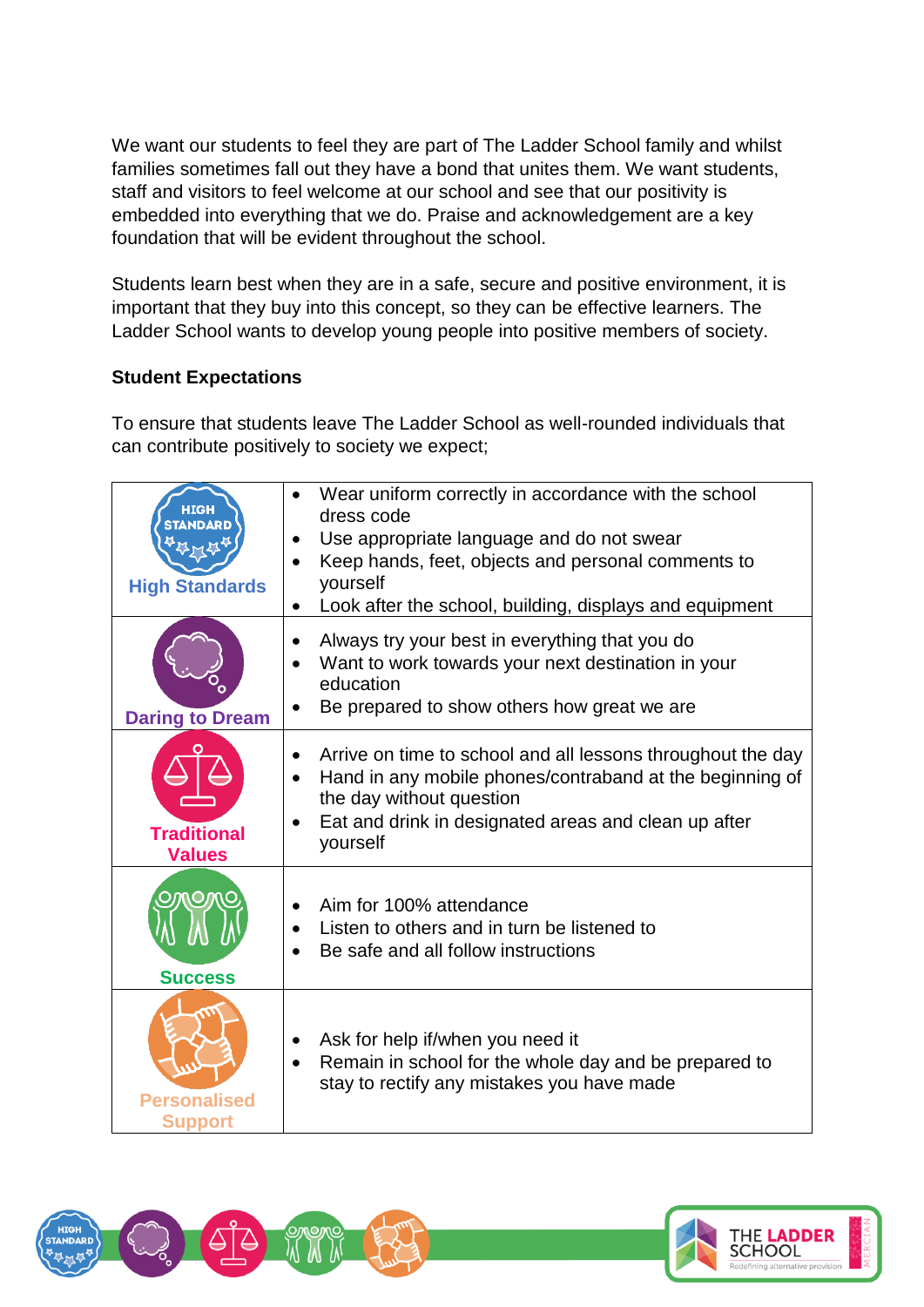# **1. Legal Framework**

- 1.1. This policy has due regard to all relevant legislation and statutory guidance including, but not limited to, the following:
	- Equality Act 2010
	- DfE (2018) 'Primary school accountability in 2018'
	- DfE (2015) 'Special educational needs and disability code of practice: 0 to 25 years'.
	- DfE (2018) 'Sexual violence and sexual harassment between children in schools and college.
- 1.2. This policy operates in conjunction with the following school policies:
	- **SEND Policy**
	- Assessment Policy
	- Communications Policy
	- Behavioural Policy

# **2. Roles and Responsibilities**

- 2.1. The Board of Trustees is responsible for:
	- Ensuring reports are provided by the Principal and subject leaders and that action is taken where areas are identified as requiring improvement.
	- Visiting the school to increase knowledge of classroom activity and conducting the following activities:
	- Observing lessons
	- Viewing recordings of lessons as appropriate
	- Viewing samples of pupils' work
	- Viewing records of achievement
	- Talking to pupils about their experiences
	- Talking to teachers about their experiences
	- Reporting their findings to the entire governing board
- 2.2. The SLT is responsible for:

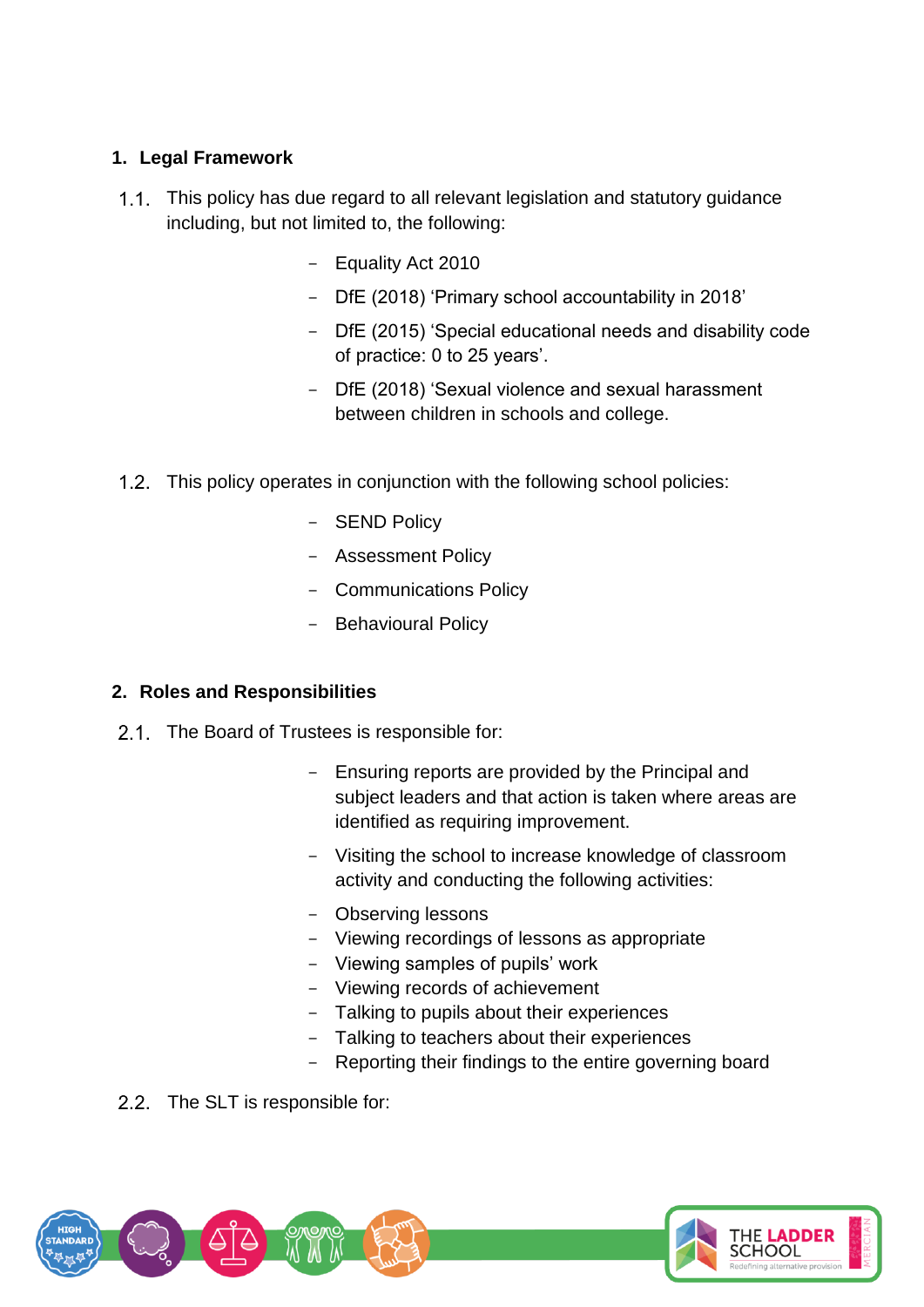- Taking a general overview of the atmosphere in the school on a day-to-day basis by visiting classes and talking to staff and pupils.
- Liaising with parents to ensure needs are being met.
- Working in classrooms, including teaching, regularly.
- Carrying out focussed classroom-based observations.
- Reviewing and commenting on planning and target setting.
- Discussing all annual reports with staff.
- Completing a self-evaluation of the school's quality of teaching.
- Reporting on the quality of teaching and learning in the governors' report.
- Acting as role model for teaching staff.
- 2.3. Curriculum Leaders are responsible for:
	- Developing and reviewing curriculum policies and schemes of work in collaboration with colleagues.
	- Taking accountability for the progress of pupils in their given subject.
	- Reporting on the effectiveness of the curriculum to the SLT and the Board of Trustees.
- 2.4. Teaching staff are responsible for:
	- Monitoring and evaluating their teaching.
	- Seeking professional dialogue and constructive criticism from their head of department.
	- Reviewing and evaluating their planning regularly.
	- Setting appropriate and challenging targets for pupils based on ability.
	- Collaborating with colleagues to moderate pupil achievement.
	- Involving parents and other professionals in the monitoring process.

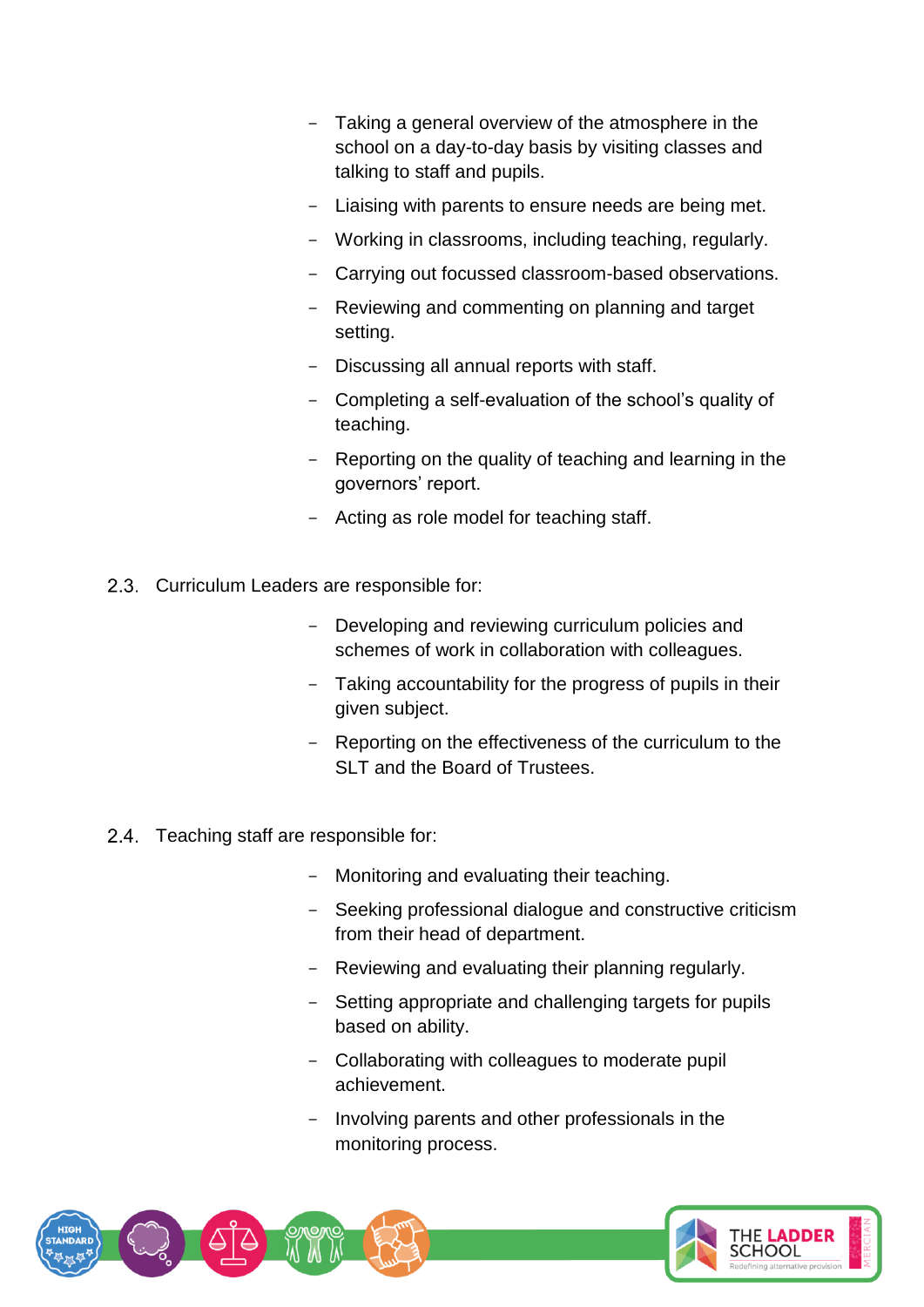- Completing termly reviews assessing the progress of their pupils.
- $2.5.$ Pupils are responsible for:
	- Being on time for school.
	- Being prepared to learn.
	- Placing coats and bags in the appropriate area.
	- Storing personal belongings in the area provided.
	- Not eating or chewing during lessons.
	- Being attentive.
	- Listening to and following all reasonable instructions.
	- Treating everyone with respect.

# **External monitoring**

- 2.6. The Director of School Improvement will work with staff to monitor teaching performance.
- 2.7. The Director of School Improvement will scrutinise all available data and discuss the school's self-evaluation, along with all matters arising from it.
- 2.8. The Director of School Improvement will undertake lesson observations.
- 2.9. The support of leaders from local schools will be sought to evaluate the work of the school through professional discussion and joint lesson observations.
- 2.10. Ofsted inspections will be used to identify strengths and weaknesses, and to develop an action plan for improvement.

# **Self-evaluation**

#### **Discussion with senior leaders**

- 2.11. Senior leaders should discuss the following questions to assess the quality of teaching at the school:
	- What is the school's view on teaching?
	- What is being done to monitor teaching?
	- How is assessment used to inform planning, ensure appropriate challenge, set targets and provide feedback?

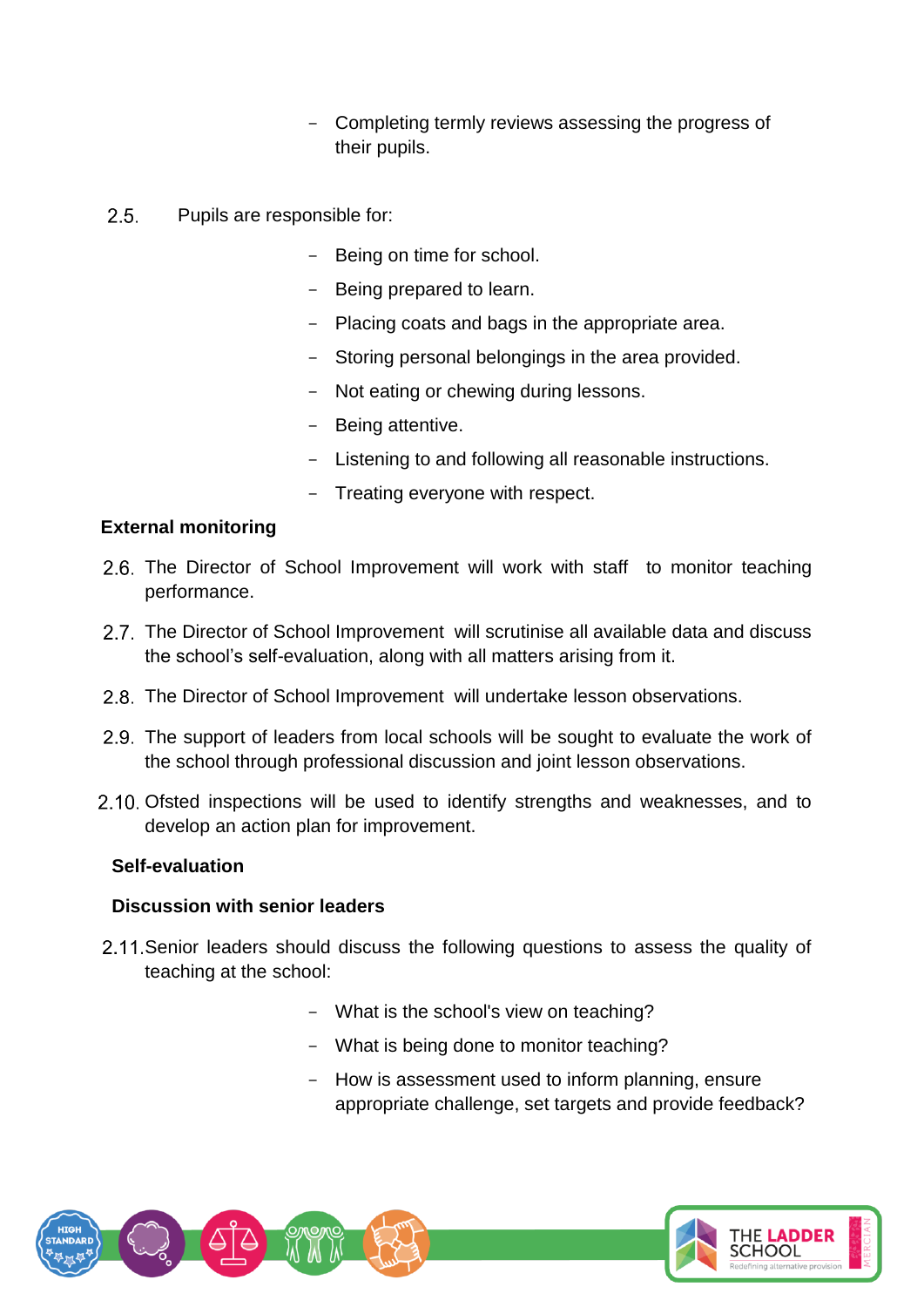- To what extent do teachers use assessment within the lesson (for example mini-whiteboards and questioning) to ensure that all pupils understand the lesson objectives?
- Are judgements based on the interpretation and evaluation of data and evidence?
- Are strengths and weaknesses in teaching and management identified?
- What strategies do support staff employ to support learning?
- Do pupils work independently, co-operate to solve problems, develop workplace skills and understand what they need to do to improve?
- What happens if pupils are absent or fall behind with their work? What support is in place to help them?

#### **Discussion with pupils**

- 2.12. The following questions should be discussed with pupils to assess the quality of teaching at the school:
	- Do you know your targets? What are they?
	- What subjects do you have targets for?
	- How do you know your targets? How often do you work on them?
	- How do you know when you have achieved your targets?
	- Who helps you to achieve your targets? What sort of things do they do?
	- Do your parents know your targets? How do they know?
	- When do you get new targets?
	- What happens if you can't achieve your targets?
	- How does having targets help your learning?
	- Tell me about this piece of work. What were you learning?
	- Show me a piece of work that you are really proud of. Why?
	- Do you know how to improve your work? Do you have the opportunity to improve your work?
	- Which aspect of Maths / English / Science do you find challenging/difficult?

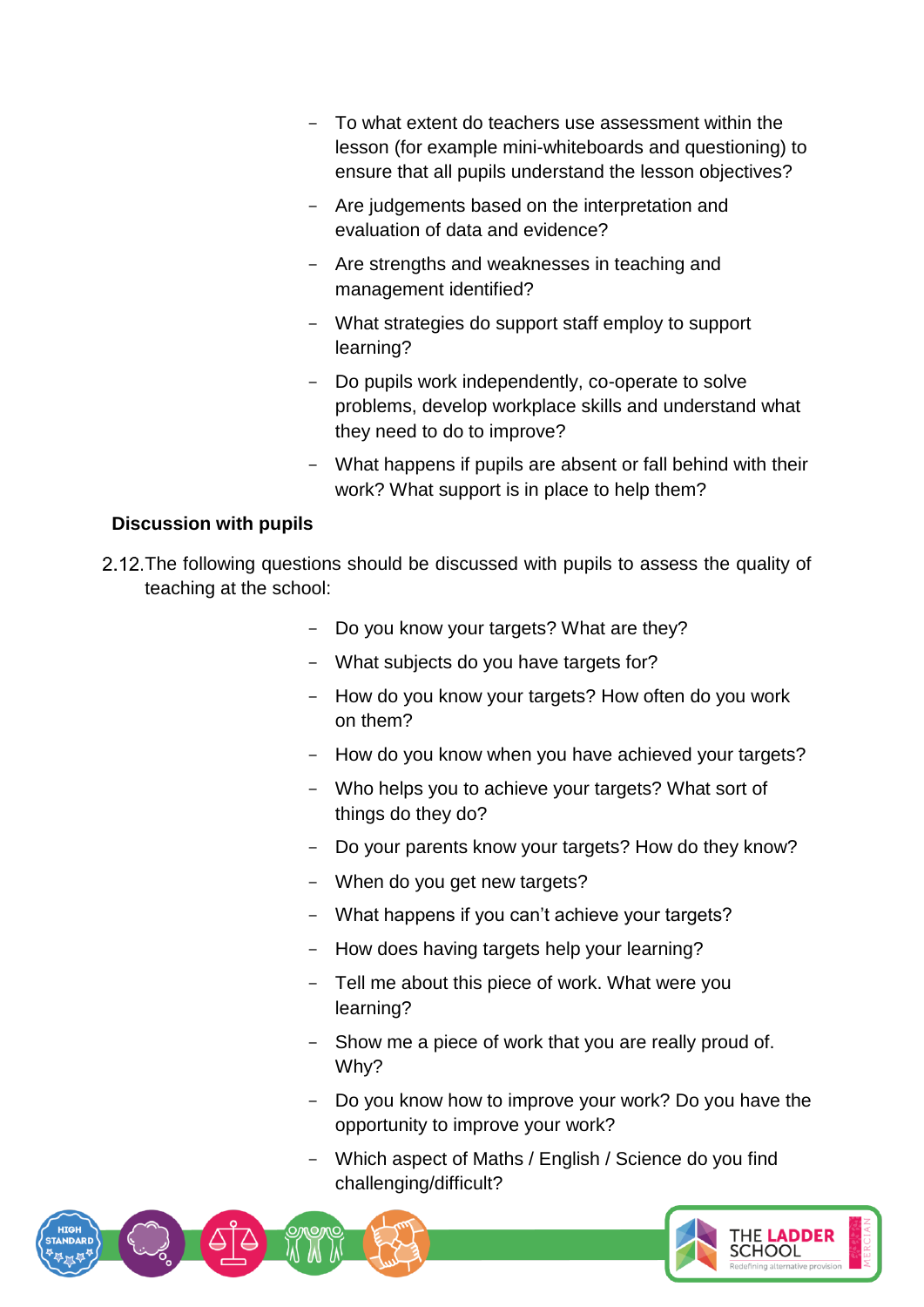# **3. Learning environment**

# **Setting the tone**

3.1. The teacher will set the tone for sessions by taking the register on SIMS. If no formal register is taken, the teacher will call out the names of the pupils to catch their attention and to indicate that the session has begun.

# **Seating arrangements**

The teacher will consciously decide upon and plan the seating arrangements for pupils in order to maximise educational attainment. Arrangements will be changed to suit different activities and to allow students to work independently. A seating plan should be available for those providing cover when the teacher is absent.

# **The classroom**

3.3. It is imperative that the learning environment maximises opportunities to learn. Desks should be free from clutter and arranged in a manner providing suitable space for all. The room is well-ventilated and maintained at a suitable temperature. All pupils are encouraged to bring a water bottle to lessons (except in science lessons where water could create a risk).

# **4. Our Philosophy**

- 4.1. Through our teaching philosophy, pupils are encouraged to:
	- Listen to each other.
	- Adopt various roles in groups.
	- Volunteer thoughts and opinions.
	- Respect the thoughts, ideas and contributions of others.
	- Give honest and positive feedback.
	- 4.2. To encourage all pupils to contribute to lessons, teachers:
		- Ensure pupils raise their hands before speaking to allow all pupils the chance to contribute without being interrupted.
		- Allow sufficient thinking time between questions to allow pupils to consider their responses.
		- Plan time in their lessons for pupils to discuss their learning with a partner or group before committing to a response.

4.3. We reward and recognise achievement in the following ways:

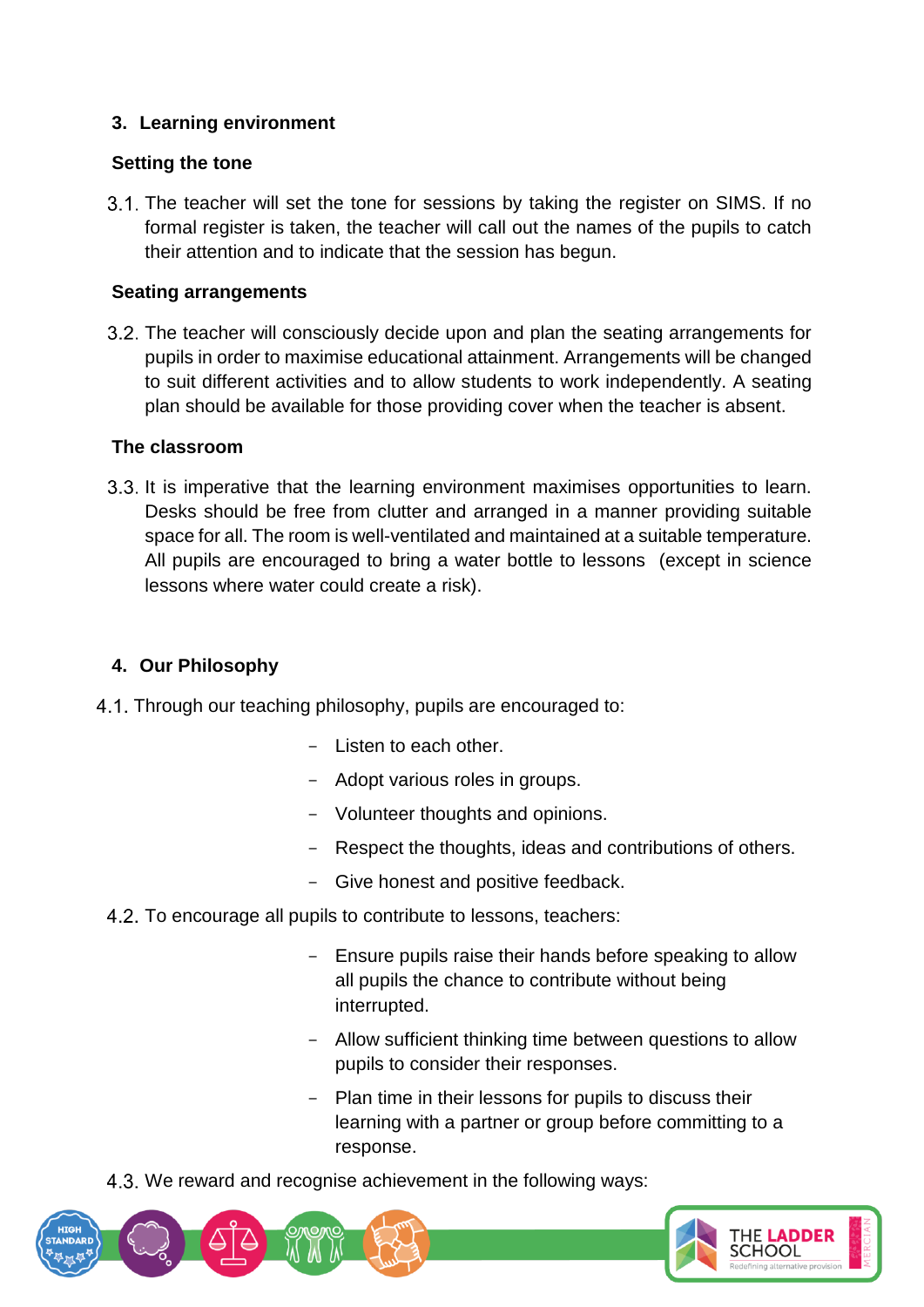- Praise more than criticise, using formal and informal approaches.
- The school formally rewards pupil in the following ways:
- Achievement Points
- School trips and visits
- Positive phone calls home
- Celebration assemblies
- The school informally rewards pupils in the following ways:
- Congratulating pupils privately or in class
- Saying 'well done' to the whole class
- Writing positive feedback on written work
- 4.4. The teacher will manage disruptive behaviour by:
	- Using non-verbal cues such as raising eyebrows or frowning.
	- Referring to the pupil by name.
	- Quietly speaking to the pupil while the rest of the class is engaged.
	- Giving the pupil a task to encourage responsibility.
	- Reminding the pupil of the sanctions that follow a poor choice.
	- In exceptional circumstances, calling for support from another member of staff.
	- Ensuring the school's Behavioural Policy is adhered to at all times.
- 4.5. To ensure that the quality of teaching is of the highest standard, we commit to ensuring that our teachers:
	- Understand what excellent teaching is.
	- Creatively plan and deliver lessons.
	- Motivate pupils effectively.
	- Enjoy and have a passion for teaching.

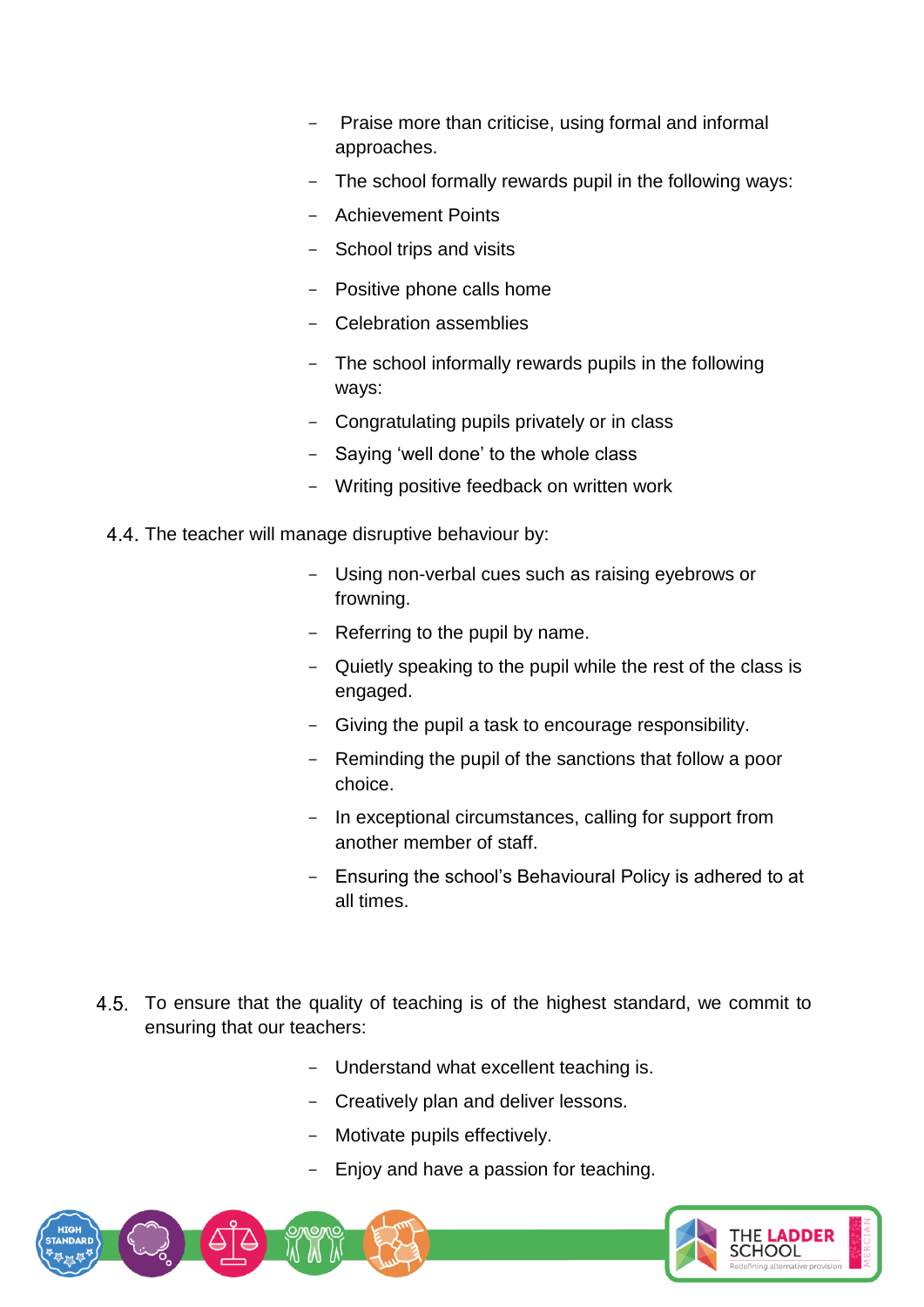- Continue to learn and enhance their skills.
- Hold high expectations for all pupils.
- Understand how thinking and questioning develop learning.
- Are consummate professionals.
- Engage pupils of all abilities.
- Seek out and accept constructive feedback from peers, pupils and parents.
- Are given opportunities to lead.
- Involve parents and carers in their teaching.
- Understand and implement effective behaviour management strategies.

# **5. Teaching Strategies**

#### **The Curriculum**

- The Curriculum is balanced, with suitable proportions of time spent on statutory core in addition to an options based vocational programme which students decide on in Year 10. The curriculum is carefully timetabled and content is suitable for the age and ability of the pupils. In addition, the curriculum is made accessible to all through differentiation and the provision of the necessary resources.
- While teaching the national curriculum, wider aspects of learning, such as the development of social skills and self-esteem, also form a significant part of pupils' education.

# **Planning and preparation**

- Lessons are clearly linked to the national curriculum. They are differentiated to show how pupils of all abilities are catered for.
- Lessons have clearly identified learning objectives and success criteria, showing continuity from one lesson to the next.
- Lesson plans clearly show how teaching assistants are used to enhance learning. Each plan contains a list of resources to be used during the lesson and how these resources will complement teaching.
- 5.6. All lessons are planned using a framework that Connects, Activates, Demonstrates and Consolidates the learning.

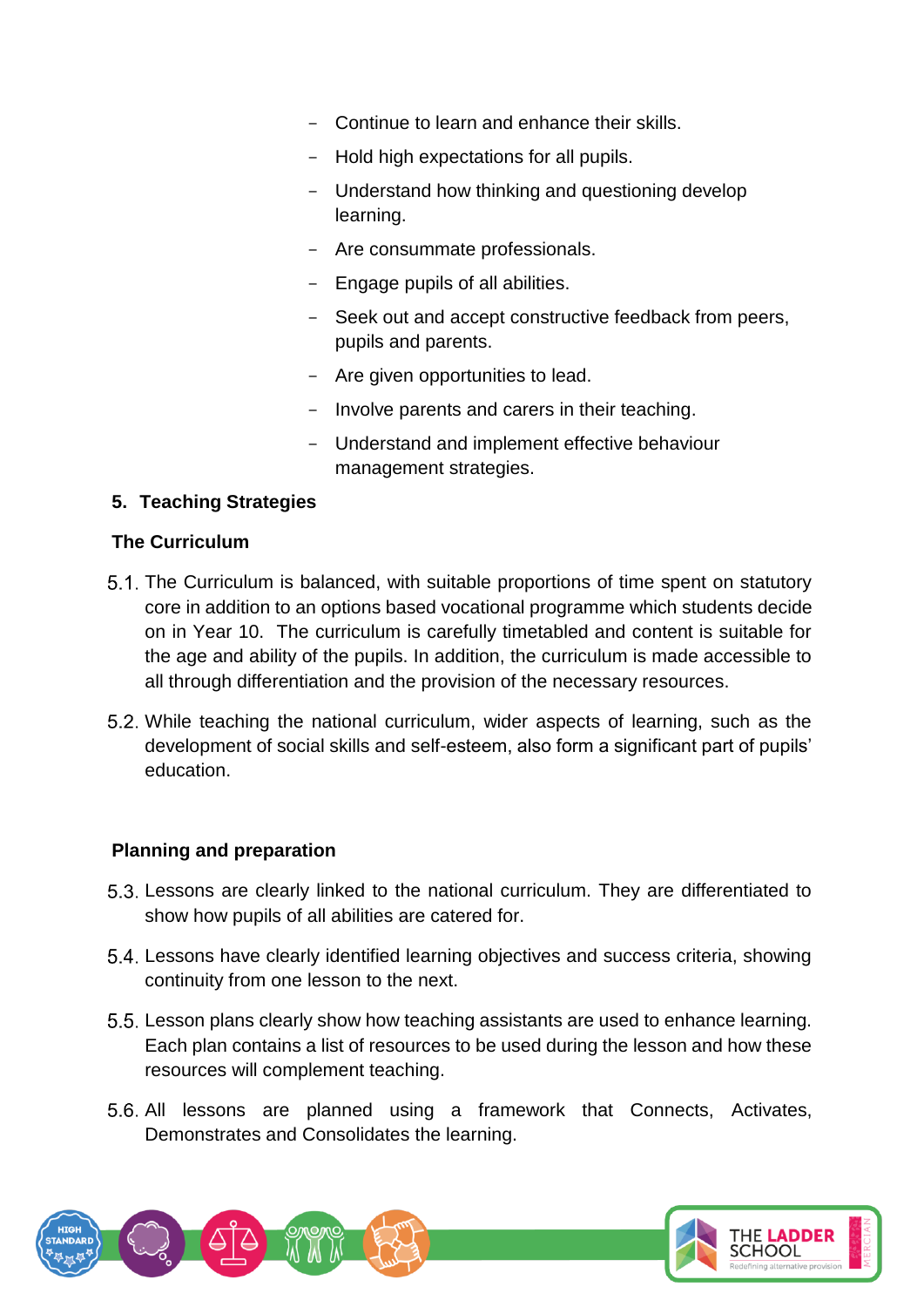- Timings and structure are made clear and the plan clearly demarcates the salient parts of lessons.
- The school gives teachers adequate preparation, planning and assessment (PPA) time, as per the School Teachers' Pay and Conditions Document (STPCD).

# **Delivery**

Lessons cater for different learning styles and include a mix of teacher and student led activities. A range of lesson types are used including practical, visual, dramatic, investigative and group work. All lessons at The Ladder School follow an Accelerated Teaching and Learning Cycle.

# **Resources**

5.10. Resources are prepared in advance and made readily available to pupils. They are accessible to all and appropriate for the learning objectives of the lesson. In addition, they cater to pupils' different learning styles. Resources are shared between teachers and departments in order to facilitate good practice.

# **In-class support**

5.11. Support staff are encouraged to actively participate in the lesson to aid pupils' learning. As far as possible, they are involved in prior planning and preparation, and possess a good knowledge of the needs of individual pupils. They support different pupils at different times as directed by the class teacher - for example, pupils with SEND and academically more able pupils. In some circumstances, support staff are utilised on a one-to-one basis with a child in need of additional help.

# **Pupil involvement**

5.12. Pupils are provided opportunities to follow-up teachers' marking with questions. Pupils are also allowed opportunities to mark their work (self-assessment), and that of their peers (peer-to-peer assessment). The learning objective of each lesson is explained at the start and displayed throughout.

# **High expectations**

5.13. The school sets high expectations for all pupils, regardless of ability, circumstances or needs.

# **SEND**

5.14. Pupils with SEND are treated as individuals. Every pupil is provided with the appropriate support. Pupils causing concern are discussed at weekly meetings with pastoral staff and if necessary, additional support is provided. Teachers also discuss, informally, the needs of individual pupils, enabling all teachers to be

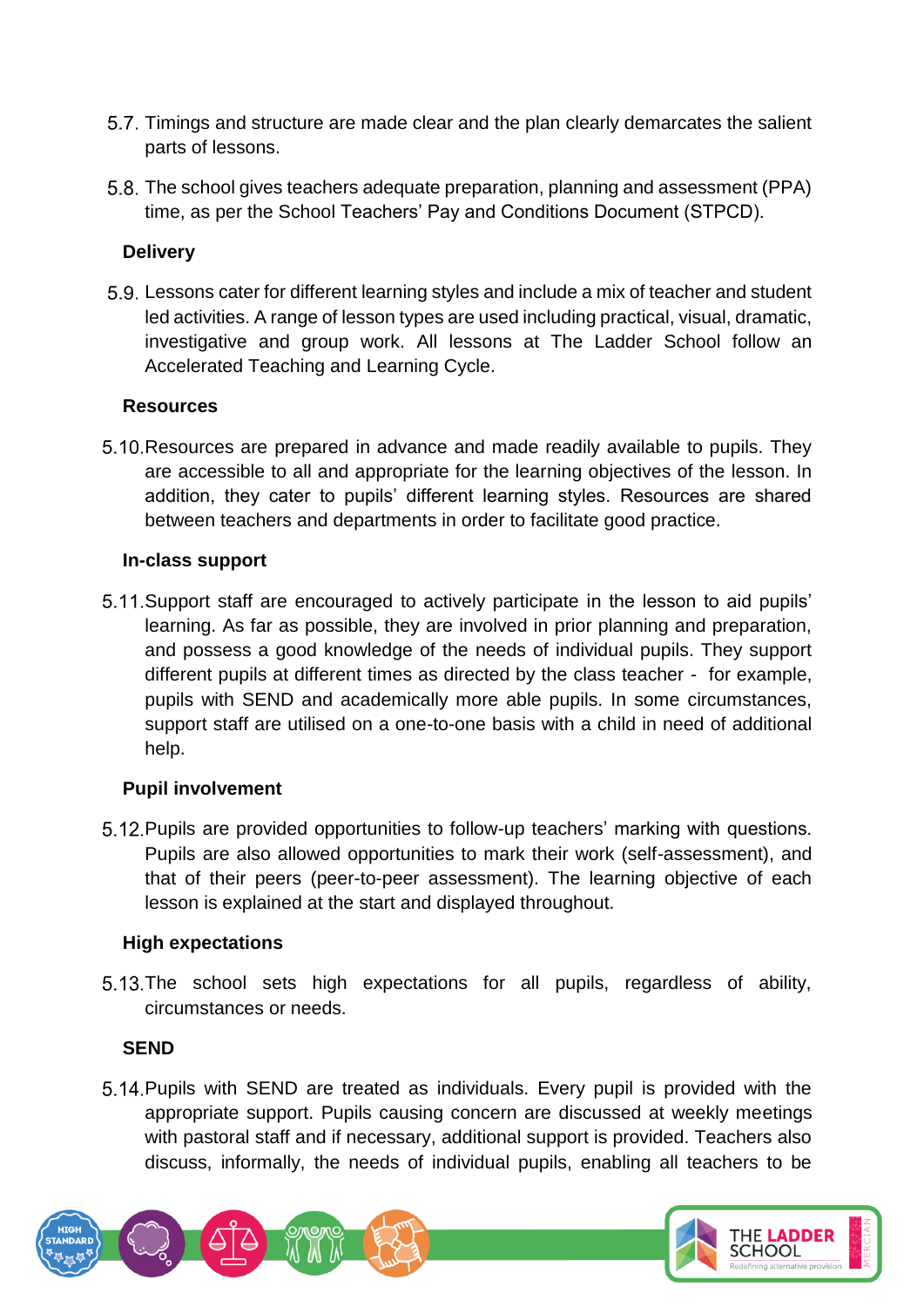aware of pupils requiring support. In addition, the school has adopted a SEND Policy containing strategies and procedures for assisting our pupils with SEND.

### **6. Assessment**

#### **Baseline assessment**

- 6.1. Pupils joining the school will receive a baseline assessment when they start.
- 6.2. Strategies for baseline assessment include:
	- Use of past national curriculum tests.
	- The results of GL Assessments in Maths and English
	- The results of GL Assessments which test ability in verbal reasoning, non-verbal reasoning and reading and spelling, rather than national curriculum content.

#### **Formative assessment (assessment for learning)**

- Formative assessment creates a positive learning environment where pupils can see the steps necessary for their own success. It enables teachers to set appropriate work at the level necessary for pupils' continuing progress.
- Formative assessment is a powerful way of raising pupils' achievement. It is based on the principle that pupils will improve most if they understand the aim of their learning, where they are in relation to this aim and how they can achieve the aim. One formative assessment is completed each half term and recorded.
- Formative assessments are used to:
	- Identify pupils' strengths and gaps in their skills/knowledge.
	- Identify the next steps for learning.
	- Inform future planning.
	- Enable appropriate strategies to be employed.
	- Facilitate the setting of appropriate targets for the class, group and individual.
	- Track the pupil's rate of progress.
	- Facilitate an evaluation of the effectiveness of teaching and learning.
	- Inform future teaching and learning strategies.
	- Identify individuals and groups for specific intervention support.

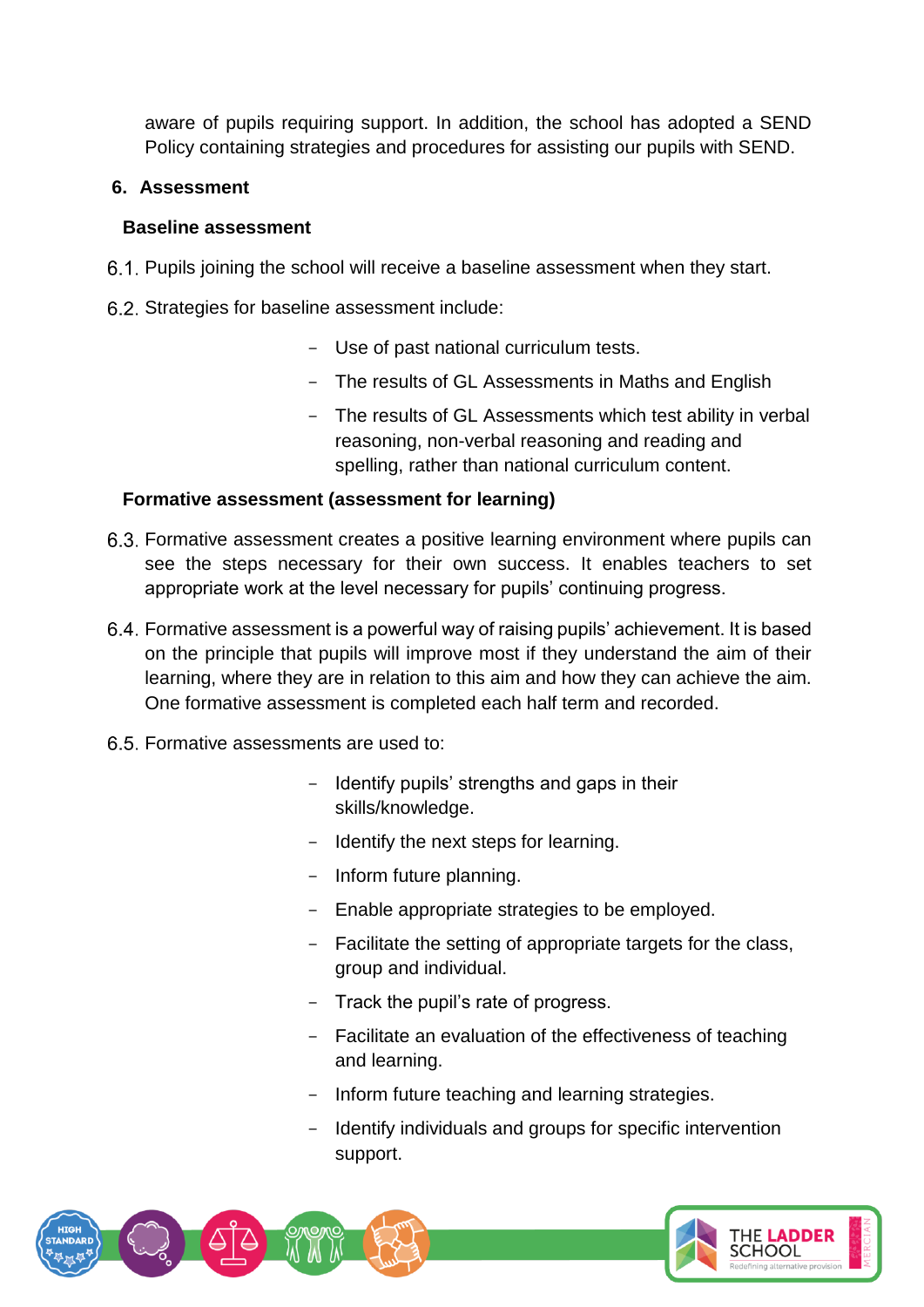- Formative assessment will not be punitive. It is used to guide teaching and learning and help pupils achieve their targets. It is not used to judge a teacher's performance.
- Formative assessment is not included as part of a pupil's final grade, but will be recorded as part of individual learning plans (ILPs).
- 6.8. Methods of formative assessment include the following:
	- Question and answer sessions
	- Hot seating where students take on the role of a character eg Macbeth and other students then ask pertinent questions of that character.
	- Quizzes
	- Self-assessment

#### **Summative assessment (assessment of learning)**

- 6.9. Summative assessment is important for:
	- Accurate information regarding a pupil's attainment and progress.
	- Informing both parents and teachers of a pupil's attainment and progress. One summative assessment is completed each half term and recorded.

#### Summative assessments:

- Identify attainment through one-off tests at any given point in time.
- Record performance in a specific area on a specific date.
- Provide end of key stage test data against which the school will be judged.
- Provide information about cohort areas of strength and weakness to build from in the future.
- Are used to determine a pupil's final grade.
- Are used to judge a teacher's performance.
- Are used to monitor the progress of individuals and groups of pupils.
- 6.11 Methods of summative assessment include:
	- End of year exams.
	- Coursework which contribute to a final grade.